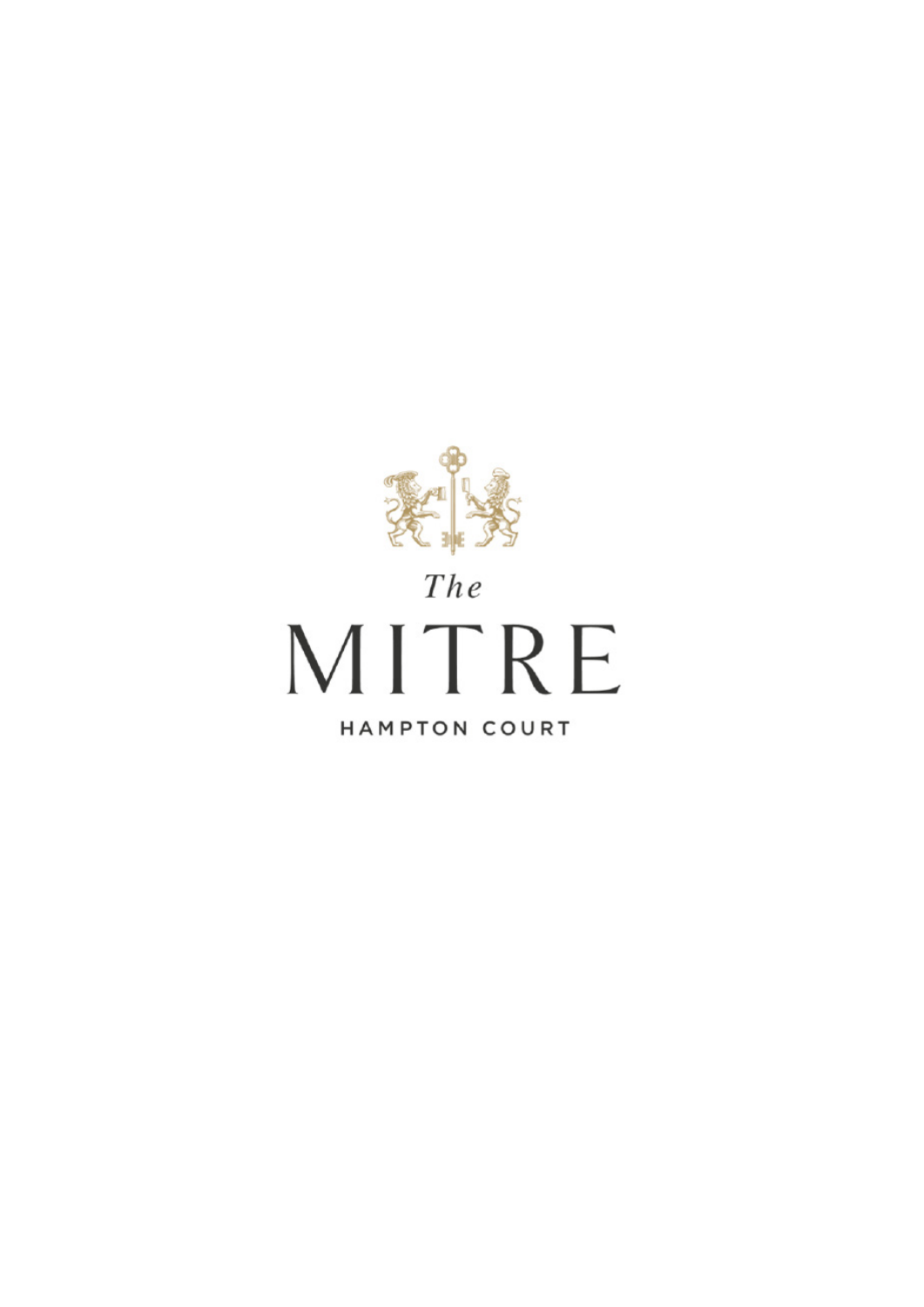| <b>BUBBLES</b>                                                     | $125ml$   btl |
|--------------------------------------------------------------------|---------------|
| <sup>1</sup> CRÉMANT DE LOIRE, CHATEAU LANGLOIS Loire, France NV   | 8.5   38      |
| <sup>2</sup> BOLLINGER, SPECIAL CUVÉE Champagne, France NV         | $14.5$   85   |
| <sup>3</sup> BOLLINGER, PNVZ Champagne, France 2016                | 29   180      |
| <sup>4</sup> BOLLINGER, GRANDE ANNEE, Champagne, France 2012       | 220           |
| <sup>5</sup> BOLLINGER, GRANDE ANNEE, Champagne, France 2014       | 200           |
| <sup>6</sup> AYALA LA PERLE, Champagne, France 2012                | 220           |
| HAMBLEDON VINEYARD, CLASSIC ROSÉ Cuvée Rosé, Hampshire, England NV | 13   80       |
| WILD IDOL, NON-ALCOHOLIC SPARKLING ROSÉ (Vegan, GF), England NV    | 11   60       |
| <b>COCKTAILS</b>                                                   |               |

| PEAR LYCHEE SOUR Ketel One Vodka, Lychee, Pear, Egg White                      | 11 |
|--------------------------------------------------------------------------------|----|
| SMOKEY TREASURE Brugal dark rum, Cut Smoked rum, Cazcabel honey tequila, Apple | 11 |
| GRAPEFRUIT COUPE Chase Grapefruit Gin, Lillet, Honey                           | 12 |
| BREAKFAST MARTINI Sipsmith Gin, St.Germain, Marmalade, Cazcabel Café           | 13 |
| TIKI BY THE THAMES Three Rums, Orange, Pineapple                               | 11 |
| THE MITRE ICE TEA Rye Whisky, Peach, Home-made Iced Tea                        | 13 |
| HENRY'S MAZE Sipsmith Gin, Lanique, Cucumber, Mint                             | 11 |
| THE GARDENER'S SPRITZ Red Vermouth, St. Germain, Lavender, crémant             | 13 |
| PASSIONFRUIT MARTINI Ketel One vodka, passionfruit, vanilla                    | 11 |
| ESPRESSO PATRONNIE Ketel One vodka, Cazcabel coffee, espresso                  | 12 |
| BLUE RIVER SLING Sipsmith gin, Blue Curacao, Orgeat & Soda                     | 11 |
| WATERMELON DAIQUIRI Watermelon, Pampero blanco, Cointreau                      | 11 |
| NON-ALCOHOLIC                                                                  |    |

| EVERLEAF FOREST Served with tonic and slice of lemon                  | 8             |
|-----------------------------------------------------------------------|---------------|
| CARIBBEAN COOLER Orange, pineapple, lime, ginger ale, orgeat, bitters | 8             |
| AECORN BITTER APERITIF Served with soda and slice of orange           | 8             |
| GARDEN SLING Seedlip Garden 108, elderflower, lemonade                | $\mathcal{R}$ |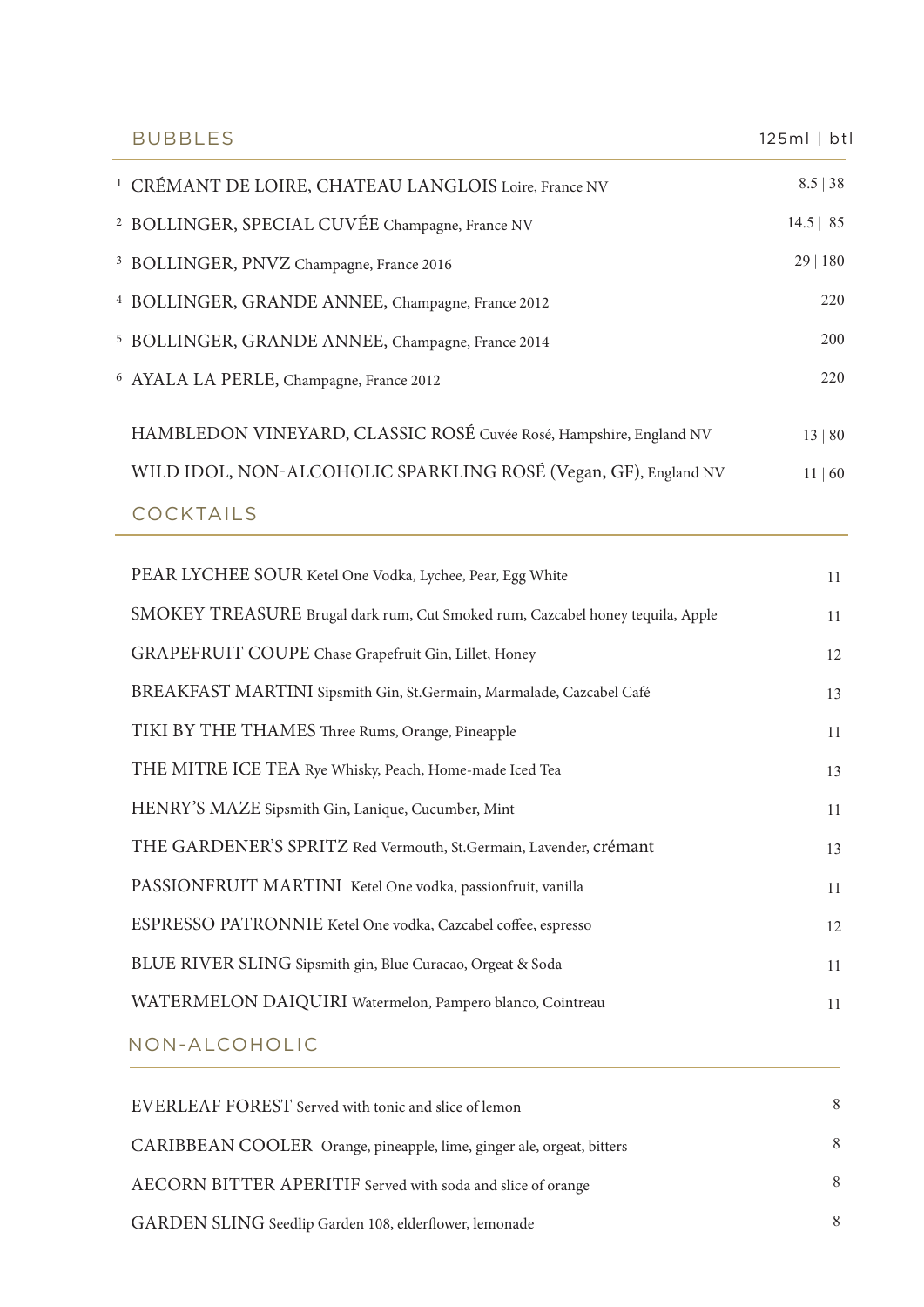| $175ml$   carafe | WHITE WINES by the glass                                                    |
|------------------|-----------------------------------------------------------------------------|
| 7   18   26      | <sup>23</sup> LA LOUPE Grenache Blanc, Languedoc, FR 2020                   |
| 8   24   34      | <sup>24</sup> LA GASCOGNE BRUMONT Gros-Manseng-Sauvignon, Gascony, FR 2020  |
| 9   27   36      | <sup>25</sup> BACCHUS, WOODCHESTER The Cotswolds, UK, 2019                  |
| $11.5$   35   47 | <sup>26</sup> GAVI DI GAVI, CÁ DA BOSIO DOCG, Barolo, IT 2020               |
| 12   36   49     | <sup>27</sup> LAIBACH CHENIN BLANC (Organic) Sur Lie, Stellenbosch, SA 2019 |
| $20$   -   80    | <sup>28</sup> HAMILTON RUSSELL CHARDONNAY, Hemel-en-Arde, SA 2020           |
| $22$   -   95    | <sup>29</sup> CHABLIS 1ER CRU, JEAN DAUVISSAT Burgundy, FR 2019             |

| ROSÉ by CHÂTEAU D'ESCLANS Côtes de Provence, FR, 2020<br>$175ml$   carafe                    |
|----------------------------------------------------------------------------------------------|
| 42                                                                                           |
| 31 WHISPERING ANGEL (ALSO AVAILABLE IN 1.5L, 3L, 6L AND 9L FORMAT)<br>$12.5 \mid 35 \mid 50$ |
| 85<br><sup>32</sup> ESTATE ROSE                                                              |
| 130                                                                                          |
| 240                                                                                          |

| RED WINES by the glass                                                                   | $175ml$   carafe  |
|------------------------------------------------------------------------------------------|-------------------|
| 80 DOMAINE DE SAISSAC, CABERNET SAUVIGNON Pay D'oc, France 2018                          | $6.5$   17.5   26 |
| 81 GENO TINTO, FUNDACAO EUGENIO DE ALMEIDA Alentejo, PT 2019 2020                        | $7.5$   18   27   |
| 82 SAUMUR CHAMPIGNY Lieu-Dit Les Villaises Caves de Saumur, Loire, FR 2020               | 9.5   28   40     |
| 83 BLAUBURGUNDER KALTERN CALDARO Pinot Noir, Alto Adige, IT 2018                         | 12   36   50      |
| 84 CHÂTEAU LA TOUR DE BY, CRU BOURGEOIS Médoc, Bordeaux, FR 2014                         | 14   39   58      |
| 85 ANWILKA, JEAN DU PLESSIS, CABERNET-SYRAH BLEND Stellenbosch, SA 2017                  | $20$   -   90     |
| 86 BRUNELLO DI MONTALCINO Donatella Cinelli Colombini, Tuscany, IT                       | $27$   -   115    |
| 87 RIDGE VINEYARDS 'Lytton Springs' Zinfandel, Syrah blend, California, USA 2018 (125ml) | 130<br>$25$  -    |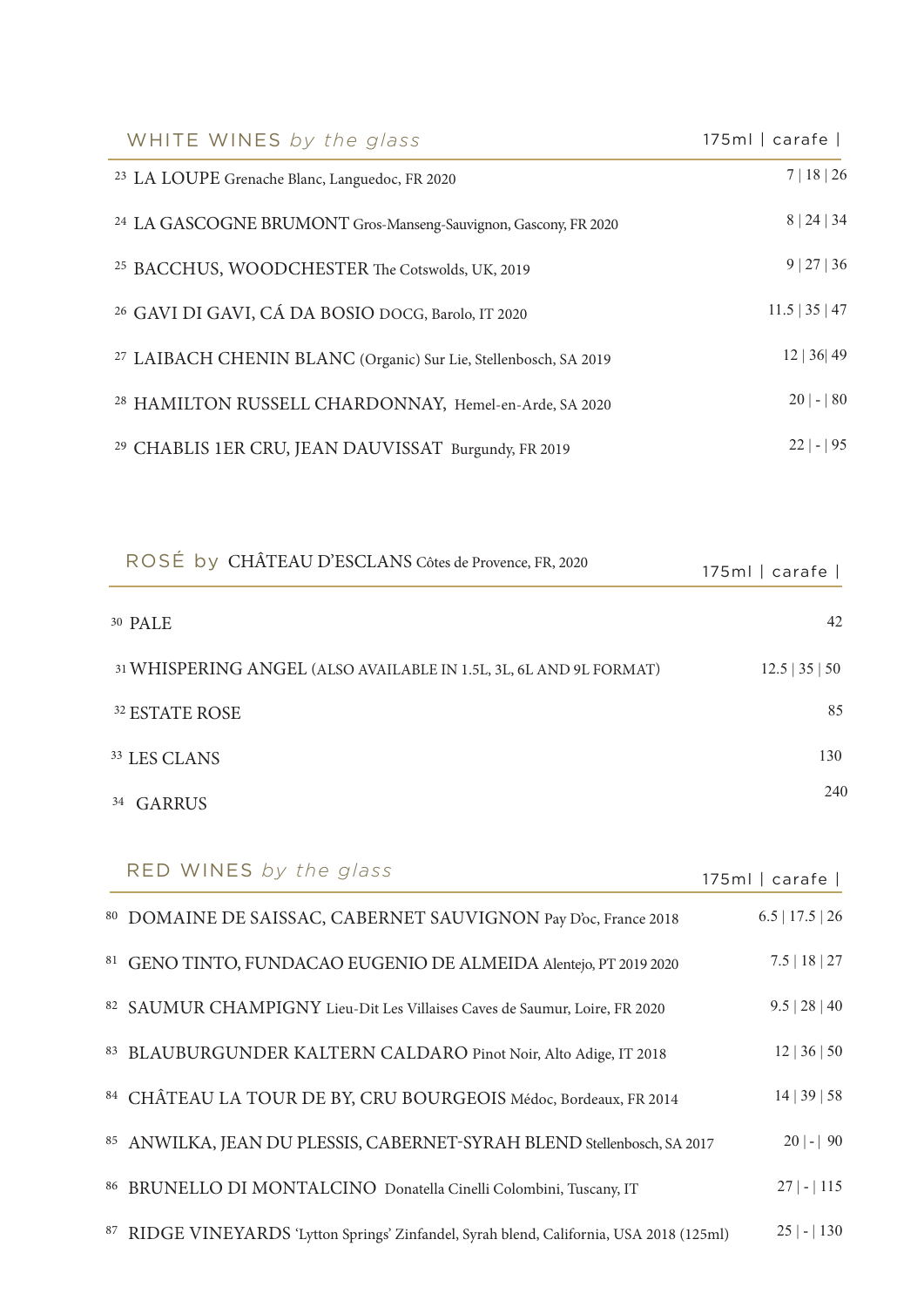| 24 INCANTESIMO, FALANGHINA Sannio DOC, Campania, IT, 2020                              | 30               |
|----------------------------------------------------------------------------------------|------------------|
| 25 BARREL FERMENTED RIOJA BLANCO, Fincas de Azabache, Rioja ESP 2019                   | 32               |
| 26 LUNA CECILIA BERETTA, PINOT GRIGIO Veneto IGT, IT 2020                              | 34               |
| 27 TEMPRANILLO BLANCO, Fincas de Azabache, Rioja, ESP 2020                             | 40               |
| 28 LA TUNELLA RJGIALLA Ribolla Gialla, Colli Orientali del Friuli, IT 2020             | 45               |
| 29 PECORINO CIVITAS, ORSOGNO, (BIO-DYNAMIC) Abruzzo, IT 2020                           | 42               |
| 30 GAVI DI GAVI, CÁ DA BOSIO DOCG, Barolo, IT 2020                                     | $11.5$   35   47 |
| 31 LAIBACH CHENIN BLANC, (ORGANIC) SUR LIE Stellenbosch, SA 2019                       | 12   36   49     |
| 32 KILIKANOON SEMILLON Pearce valley, Clare Valley, AU 2018                            | 51               |
| 32 PETITE ARVINE TRADITION Domaine des Muses, Valais, SU 2019                          | 99               |
| 33 BRAZEN, BLANK BOTTLE, Fernão-Grenache-Palomino Blend, 2019, W.Cape SA Double Magnum | 300              |

# WHITE WINES *focus on riesling*

| <sup>42</sup> HOMER, ERADUS WINES, RIESLING Marlborough, New Zealand 2020                    | 38  |
|----------------------------------------------------------------------------------------------|-----|
| <sup>43</sup> DOMAINE TRAPET, RIESLING, Alsace, FR 2018                                      | 58  |
| <sup>44</sup> RIESLING, LAY & WHEELER & EVA FRICKE Rheingau, DE 2019                         | 59  |
| <sup>45</sup> UHLEN BLAUFÜSSER LAY RIESLING GG Heymann-Löwenstein, Mosel, DE 2017            | 125 |
| <sup>46</sup> DR.BERNCASTELER RIESLING KABINETT Weingut Dr H Thanisch, Mosel, DE 2017 Magnum | 190 |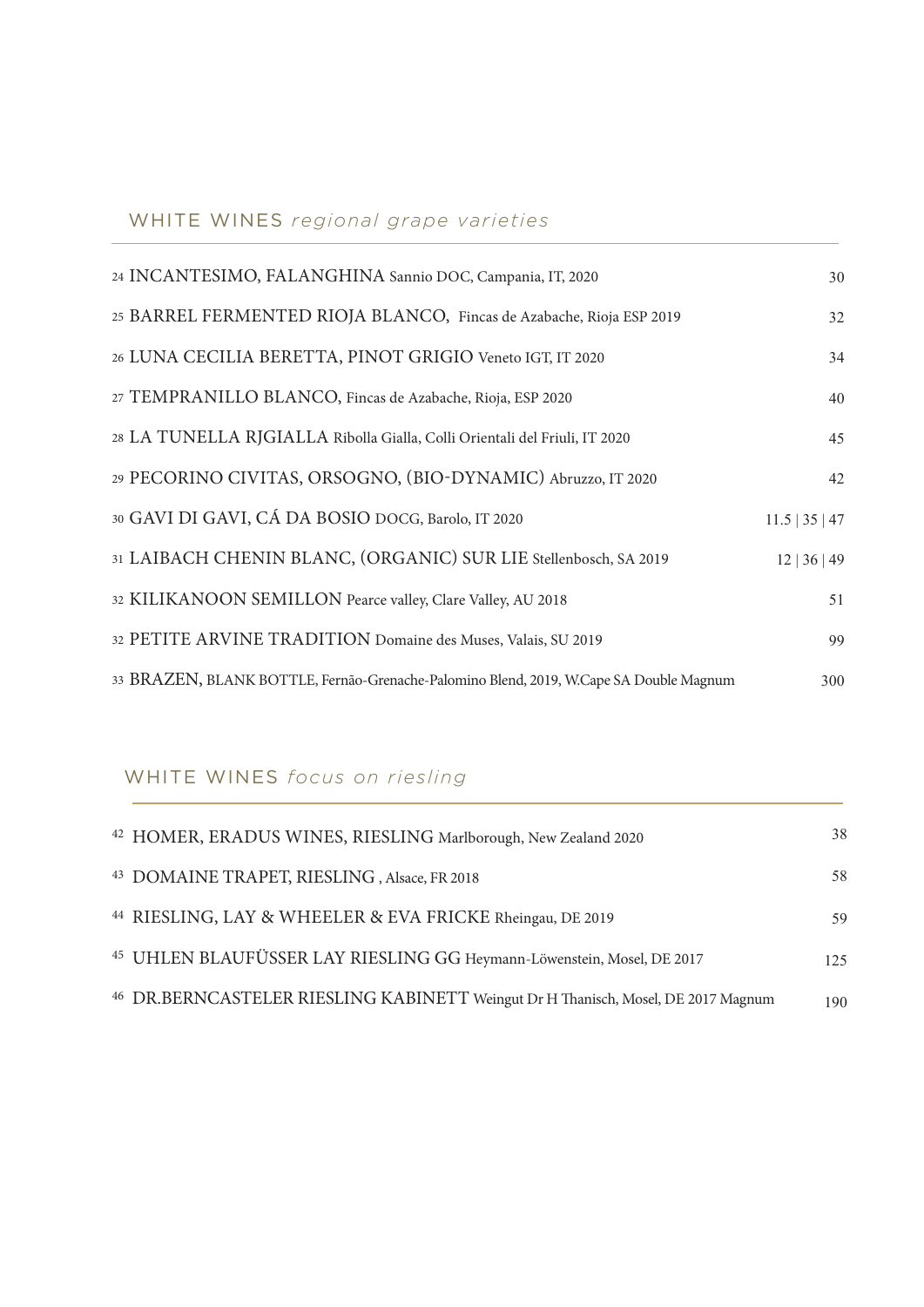| 50 MÂCON-VILLAGES, DOMAIN LUQUET Clos de Condemine, Burgundy, FR 2020            | 46            |
|----------------------------------------------------------------------------------|---------------|
| 51 CHABLIS, JEAN DURUP Burgundy, FR 2019                                         | 55            |
| 52 POUILLY FUISSÉ, LES CRAYS, DOMAINE ÉRIC FOREST Burgundy, FR 2019              | 19   55   84  |
| 53 HAMILTON RUSSELL CHARDONNAY Hemel-en-arde, SA 2020                            | $20$   -   80 |
| 54 CHABLIS 1ER CRU, JEAN DAUVISSAT Burgundy, FR 2019                             | $22$   -   95 |
| 55 CHARDONNAY, DOMAINE DE BARONARQUES Limoux, Languedoc, FR 2015                 | 120           |
| 56 MEURSAULT, CLOS DU CROMIN, Olivier Leflaive, Burgundy, FR 2018                | 139           |
| 57 PULIGNY MONTRACHET, LES MEIX Olivier Leflaive, Burgundy, FR 2018              | 149           |
| 58 MÂCON-VERZÉ Domaines Leflaive, Burgundy, FR 2018 Magnum                       | 165           |
| 59 CORTON-CHARLEMAGNE, GRAND CRU Domaine Louis Latour, Burgundy, FR 2014         | 240           |
| CHASSAGNE MONTRACHET 1ER CRU LA GRANDE MONTAGNE Pierre-Yves Colin-Morey, FR 2015 | 380           |

# WHITE WINES *fresh and aromatic*

| 65 LA GASCOGNE D'ALAIN BRUMONT, GROS-MANSENG-SAUVIGNON Gascony, FR 2020 | 32          |
|-------------------------------------------------------------------------|-------------|
| 66 BACCHUS, WOODCHESTER The Cotswolds, UK 2019                          | 9   27   36 |
| 67 ALBARIÑO, BENITOS SANTOS Rías Baixas, ESP 2020                       | 45          |
| 68 SANCERRE, DOM. LA GRANDE MAISON CHAUMEAU-BALLAND Loire, FR 2020      | 55          |
| 69 SAUVIGNON BLANC, CAKEBREAD CELLARS Napa Valley, U.S.A 2018           | 80          |
| 70 TUNELLA SAUVIGNON BLANC Colli Orientali, IT, 2020 Magnum             | 85          |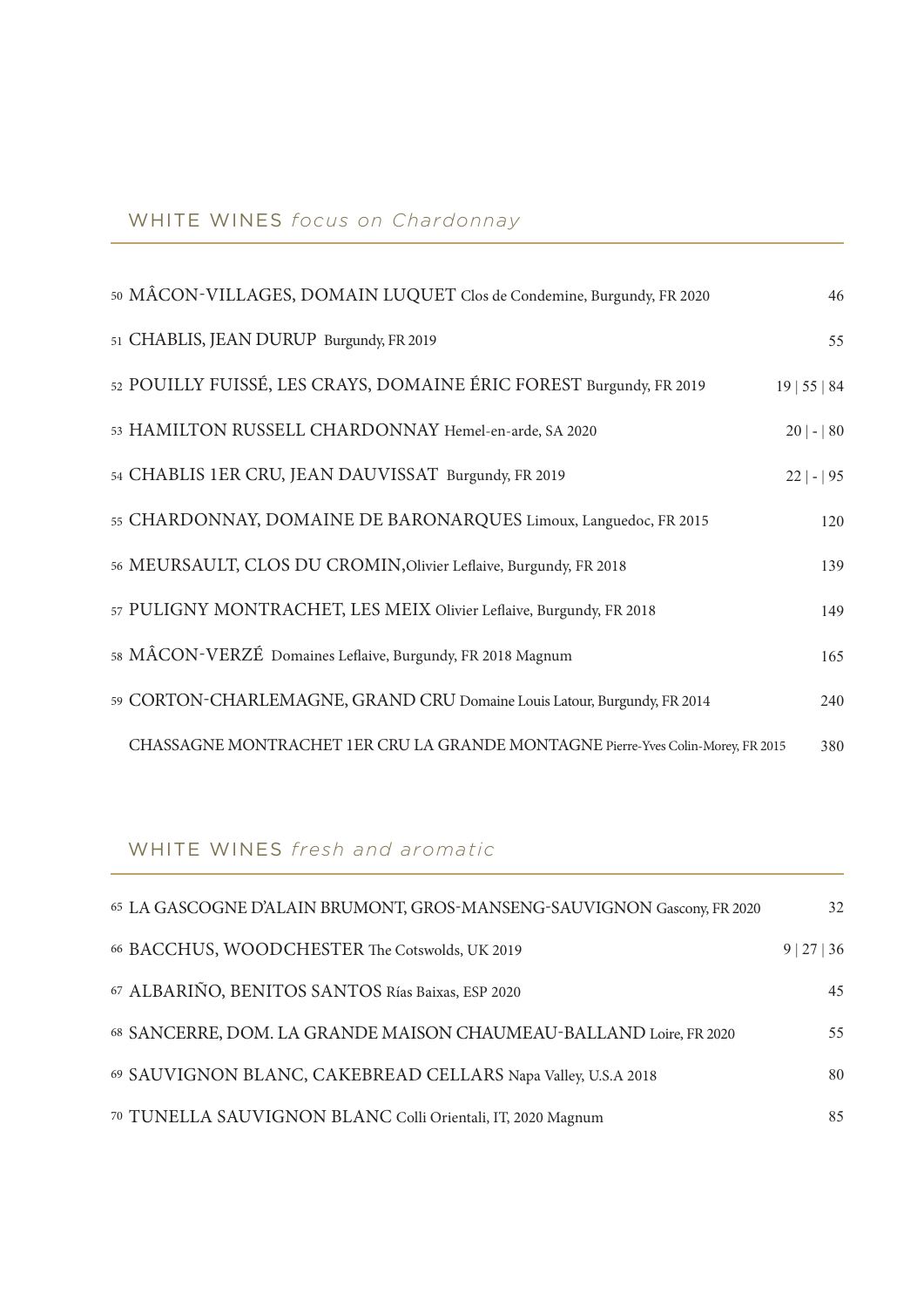# RED WINES *lighter in style: Pinot Noir and friends*

| 80 | GENO TINTO, FUNDACAO EUGENIO DE ALMEIDA Alentejo, PT 2019                         | $7.5$   18   27 |
|----|-----------------------------------------------------------------------------------|-----------------|
| 81 | SAURUS 'PINOT NOIR' Shroeder, Patagonia, ARG, 2018                                | 42              |
| 82 | FLEURIE, CÔTE DE PONCIÉ Domaine Patrick Tranchand, , FR 2018                      | 48              |
| 83 | BLAUBURGUNDER KALTERN CALDARO Pinot Noir, Alto Adige, IT 2018                     | 12   36   50    |
| 84 | SAVIGNY LES BEAUNE, 'LES GOLLARDES' Domaine du Prieuré, Beaune, Burgundy, FR 2018 | 62              |
| 85 | SPÄTBURGUNDER 'PINOT NOIR' Rudolf Fürst, Franken, DE 2017                         | 99              |
| 86 | MARION'S VINEYARD 'ORGANIC PINOT NOIR' Schubert, Wairarapa, NZ, 2018              | 99              |
| 87 | "BARBARESCO" CERETTO Alba, Italia, 2017                                           | 135             |

# RED WINES *old school classics*

| 89 | CHÂTEAU LA TOUR DE BY, CRU BOURGEOIS Médoc, Bordeaux, FR 2014                | 14   39   58   |
|----|------------------------------------------------------------------------------|----------------|
| 90 | CHATEAU LA FLEUR DES GRAVES Rouge Graves de Vayres, Bordeaux, FR 2014 Magnum | 99             |
| 91 | GUIDALBERTO TENUTA SAN GUIDO Tuscany, IT 2019                                | 125            |
| 92 | BRUNELLO DI MONTALCINO Donatella Cinelli Colombini, Tuscany, IT 2015         | $27$   -   115 |
| 93 | JEAN LUC COLOMBO 'Les Ruchets' Syrah, Cornas, Northern Rhône, FR 2018        | 165            |
| 94 | CHÂTEAU BATAILLEY 5ÈME CRU CLASSÉ Pauillac, Bordeaux, FR 2009                | 189            |
| 95 | COTE-ROTIE 'AMPODIUM' Domaine René Rostaing, Northern Rhône, FR 2015 Magnum  | 220            |
| 96 | CHÂTEAU KIRWAN 3ÈME CRU CLASSÉ Margaux, Bordeaux, FR 2010                    | 250            |
| 97 | CHÂTEAU DAUZAC Cru Classé Margaux, Bordeaux, FR 1990                         | 290            |
| 98 | CHÂTEAU BEYCHEVILLE St Julien, Bordeaux Blend, FR 2003 Double Magnum (3L)    | 410            |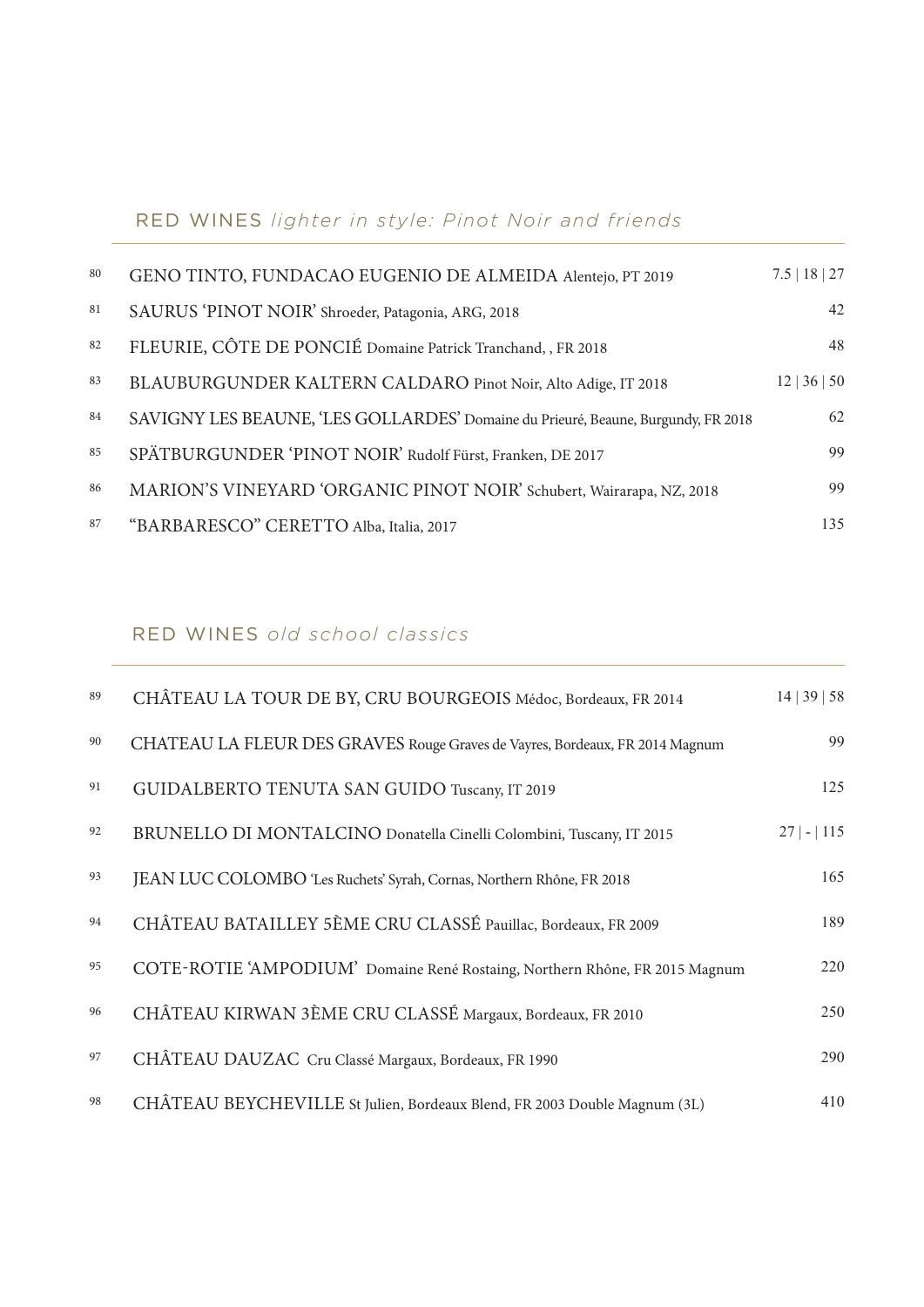| 100 | RIOJA, BELEZOS, CRIANZA Bodegas Zugober, Lapuebla de Labarca, ESP 2018               | 45             |
|-----|--------------------------------------------------------------------------------------|----------------|
| 101 | BANDOL, TARDIEU-LAURENT, GRENACHE BLEND Provence, FR 2016                            | 72             |
| 102 | 19TH MEETING, THE LANE, CABERNET SAUVIGNON Adelaide Hills, AU 2017                   | 85             |
| 103 | ANWILKA, JEAN DU PLESSIS, CABERNET-SYRAH BLEND Stellenbosch, SA 2017                 | $20$  - 90     |
| 104 | RIDGE VINEYARDS, 'LYTTON SPRINGS' ZINFANDEL California, USA 2018                     | $25$   -   130 |
|     | <sup>105</sup> CHÂTEAU ROC DE CAMBES Côtes de Bourg, FR 2016                         | 165            |
|     | <sup>106</sup> 'GRATALLOPS', FINCA DOFI Alvaro Palacios, Priorat, ESP 2015           | 255            |
| 107 | PRAUS, BLANK BOTTLE Shiraz-Pinotage Blend, Western Cape, SA, 2019 Double Magnum (3L) | 325            |
|     | 108 MOUNT EDELSTONE, HENSCHKE Eden Valley, Adelaide, AU 2016                         | 375            |

# RED WINES *fruit forward*

| 109 | DOMAINE DE SAISSAC, CABERNET SAUVIGNON Pay D'oc, France 2018           | $6.5$   17.5   26 |
|-----|------------------------------------------------------------------------|-------------------|
| 110 | LA LOUPE GRENACHE, Languedoc 2019                                      | 28                |
| 111 | MALBEC RUCA MALEN Mendoza, ARG 2018                                    | 36                |
| 112 | VALPOLICELLA RIPASSO Superiore DOC Cecilia Beretta, IT2018             | 46                |
| 113 | VINO NOBILE DE MONTEPULCIANO DOCG, Toscana, IT 2018                    | 53                |
| 114 | PSI, BODEGAS Y VIÑEDOS ALNARDO, TEMPRANILLO Ribera del Duero, ESP 2018 | 70                |
|     |                                                                        |                   |
|     | 115 CINSAULT, ILLIMIS WINES W.O Darling, Swartland, SA 2017            | 80                |
| 116 | CHÂTEAU FONBEL GRANDE CRU ST.EMILION, Bordeaux, 2014                   | 99                |
| 117 | RODA RESERVA La Rioja Alta, ESP, 2015 Magnum                           | 175               |
|     |                                                                        |                   |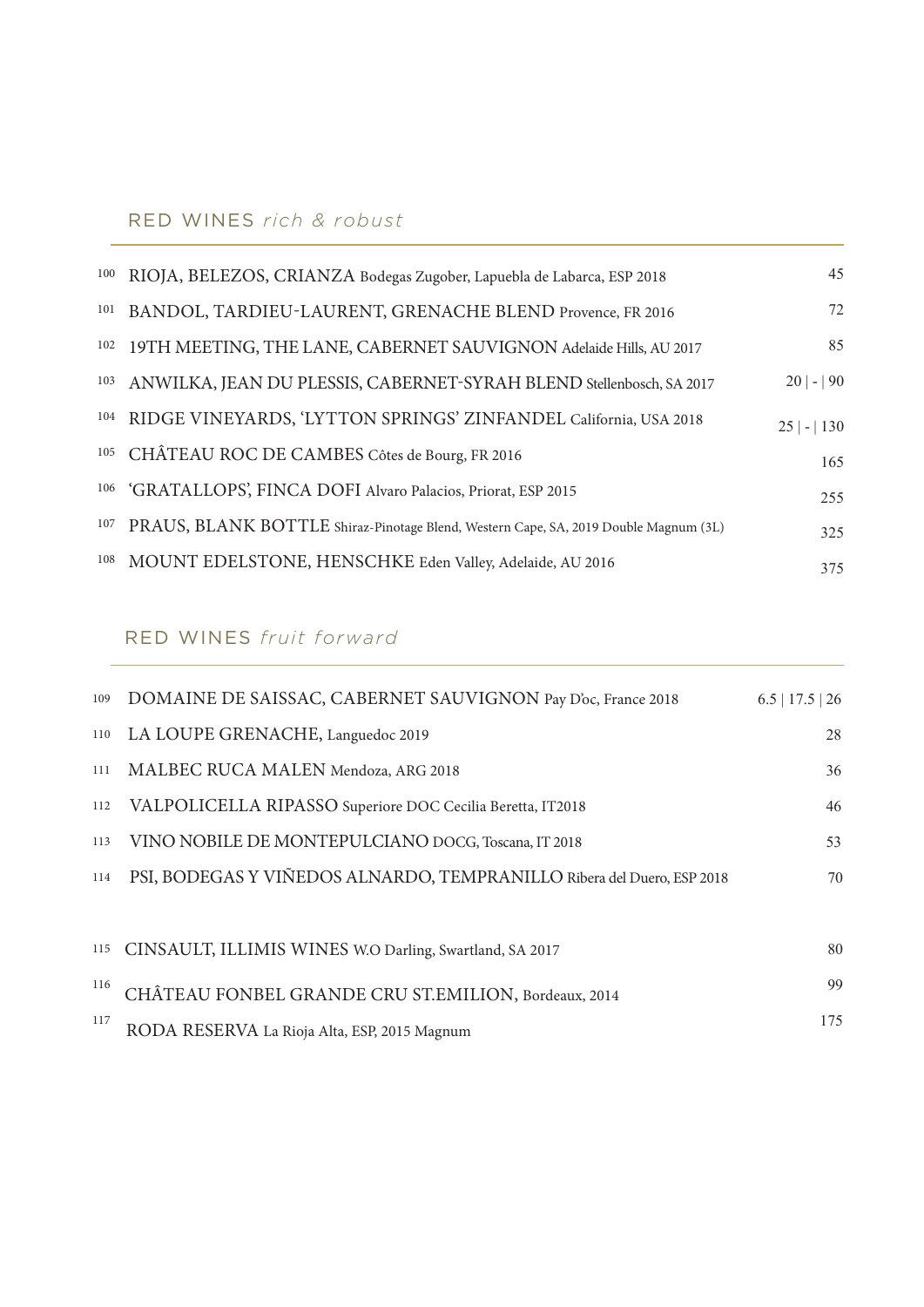| SHERRY AND PORT                                                               | 70ml   bottle |               |
|-------------------------------------------------------------------------------|---------------|---------------|
| 501 TAYLORS CHIP DRY WHITE Douro, PT (75cl)                                   | Port          | 8   50        |
| 511 MANZANILLA 'LA GITANA', BODEGAS HIDALGO Jerez, Esp (50cl)                 | Sherry        | 8 45          |
| 512 AMONTILLADO 'NAPOLEON' BODEGAS HIDALGO Jerez, ESP (50cl)                  | Sherry        | 9 45          |
| 513 OLOROSO 'FARAON' BODEGAS HIDALGO Jerez, ESP (50cl)                        | Sherry        | 9.5   50      |
| 514 TAYLORS LATE BOTTLE VINTAGE Douro, PT (75cl)                              | Port          | 8   55        |
| 515 FONSECA 10YR TAWNY Douro, PT(50cl)                                        | Port          | 12   60       |
| <b>DESSERT WINES</b>                                                          |               | 70ml   bottle |
| 500 CHÂTEAU SEPTY, MONBAZILLAC FR, 2016, (37.5cl)                             |               | 8 28          |
| 501 PEDRO XIMENEZ, BODEGAS HIDALGO ESP, 2019, (50cl)                          |               | 9   45        |
| 502 NELSON ESTATE, NOBLE LATE HARVEST SEMILLON Paarl, SA 2015 (37.5cl)        |               | 9   38        |
| 503 ERADUS, STICKY MICKEY, SAUVIGNON BLANC Marlborough, NZ 2017 (37.5cl)      |               | 9 39          |
| 504 ROYAL TOKAJI, TOKAJI BLUE LABEL 5 PUTTONYOS HN 2017 (50cl)                |               | 15 90         |
| 505 BEN RYÉ PASSITO DI PANTELLERIA DOC, Donnafugata, Sicily, IT 2015 (37.5cl) |               | 99            |
| 506 VIN DE CONSTANCE, KLEIN CONSTANTIA ESTATE, CONSTANTIA SA 2014 (50cl)      |               | 22 135        |
| <sup>507</sup> RIEUSSEC, SAUTERNES FR 2008, Magnum (1.5L)                     |               | 19 110        |
| 508 RIEUSSEC, SAUTERNES FR 2004, Magnum (1.5L)                                |               | 120           |
| 509 CHÂTEAU D'YQUEM, SAUTERNES FR 1997 (37.5cl)                               |               | 320           |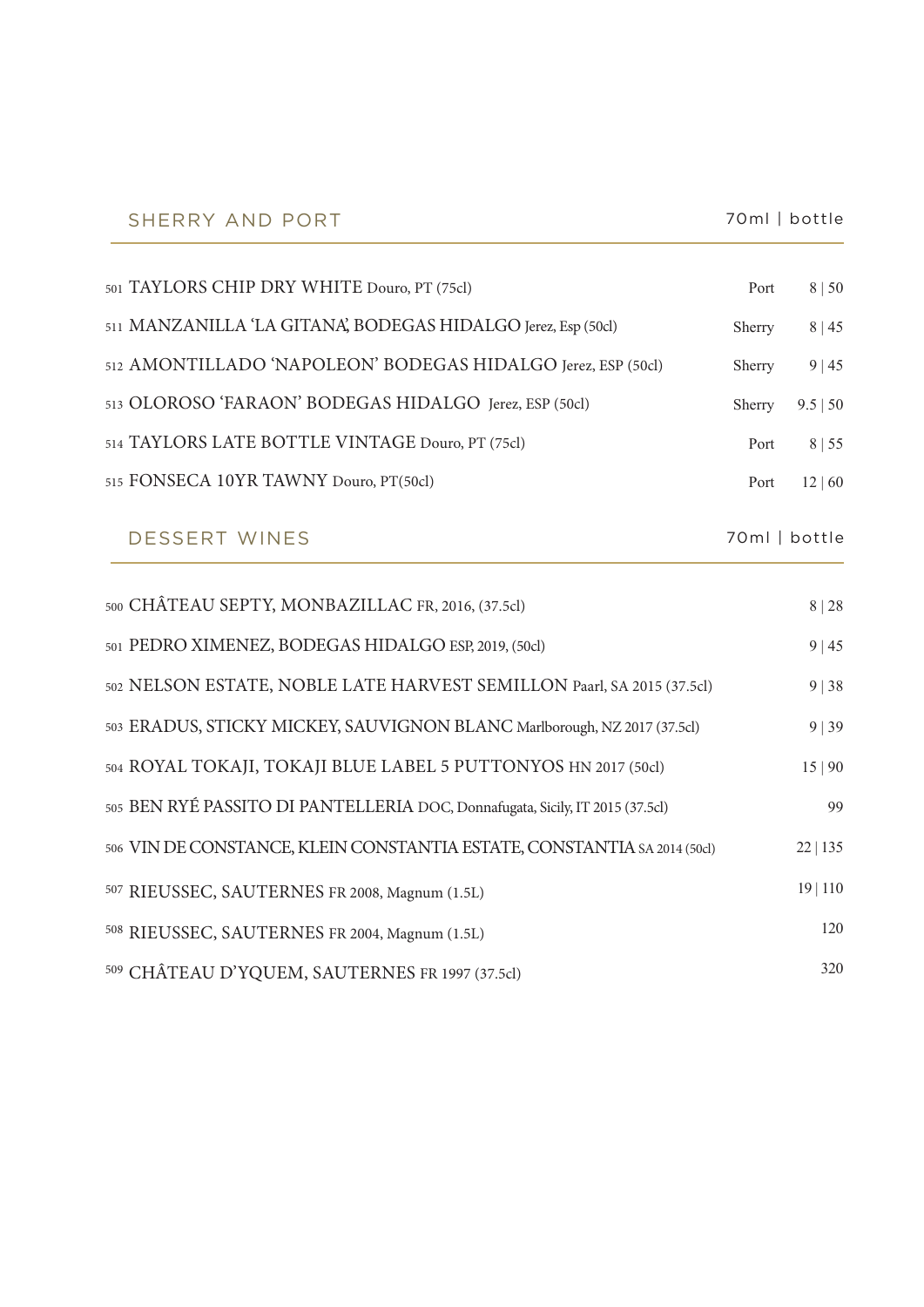## FROM THE KEG

| SIX WIVES Real Ale made exclusively for us.                          |       |
|----------------------------------------------------------------------|-------|
| Smooth, refreshing, easy going, unlike King Henry's marriages (4.2%) | 4.5   |
| <b>HEINEKEN 4.5%</b>                                                 | 6     |
| <b>BIRRA MORETTI 4.5%</b>                                            | 6     |
| NECK OIL IPA 4.5%                                                    | 6.5   |
| GUINNESS 4.1%                                                        | 6     |
| <b>ORCHARD THIEVES 5%</b>                                            | 5.5   |
|                                                                      |       |
| <b>FROM THE BOTTLE</b>                                               |       |
| HEINEKEN 330ML 0%                                                    | 3.5   |
| BIRRA MORRETI 330ML 4.6%SOL                                          | 5     |
|                                                                      |       |
| GIN                                                                  | 25 ml |
| SIPSMITH LONDON DRY 41.6%   London                                   | 5     |
| HENDRICKS 41.4%   Scotland                                           | 5     |
| SIPSMITH LEMON DRIZZLE 40.4%   London                                | 5     |
| BIG SMOKE Rhubarb & Pink Lemonade 37.5%   Esher                      | 5     |
| SILENT POOL 43%   Surrey                                             | 5.5   |
| SIPSMITH VJOP 57.7%   London                                         | 6     |
| TANQUERAY TEN 47.3%   London                                         | 6     |
| MERMAID GIN 42%   Isle of Wight                                      | 5     |
| CHASE PINK GRAPEFRUIT 40%   Herefordshire                            | 5     |
| <b>VODKA</b>                                                         | 25 ml |
| GREY GOOSE 40% France                                                | 6     |
| CIROC 40% France                                                     | 5     |
| SIPSMITH SIPPING VODKA 40% London                                    | 5     |
| KETEL ONE VODKA 40% Netherlands                                      | 4     |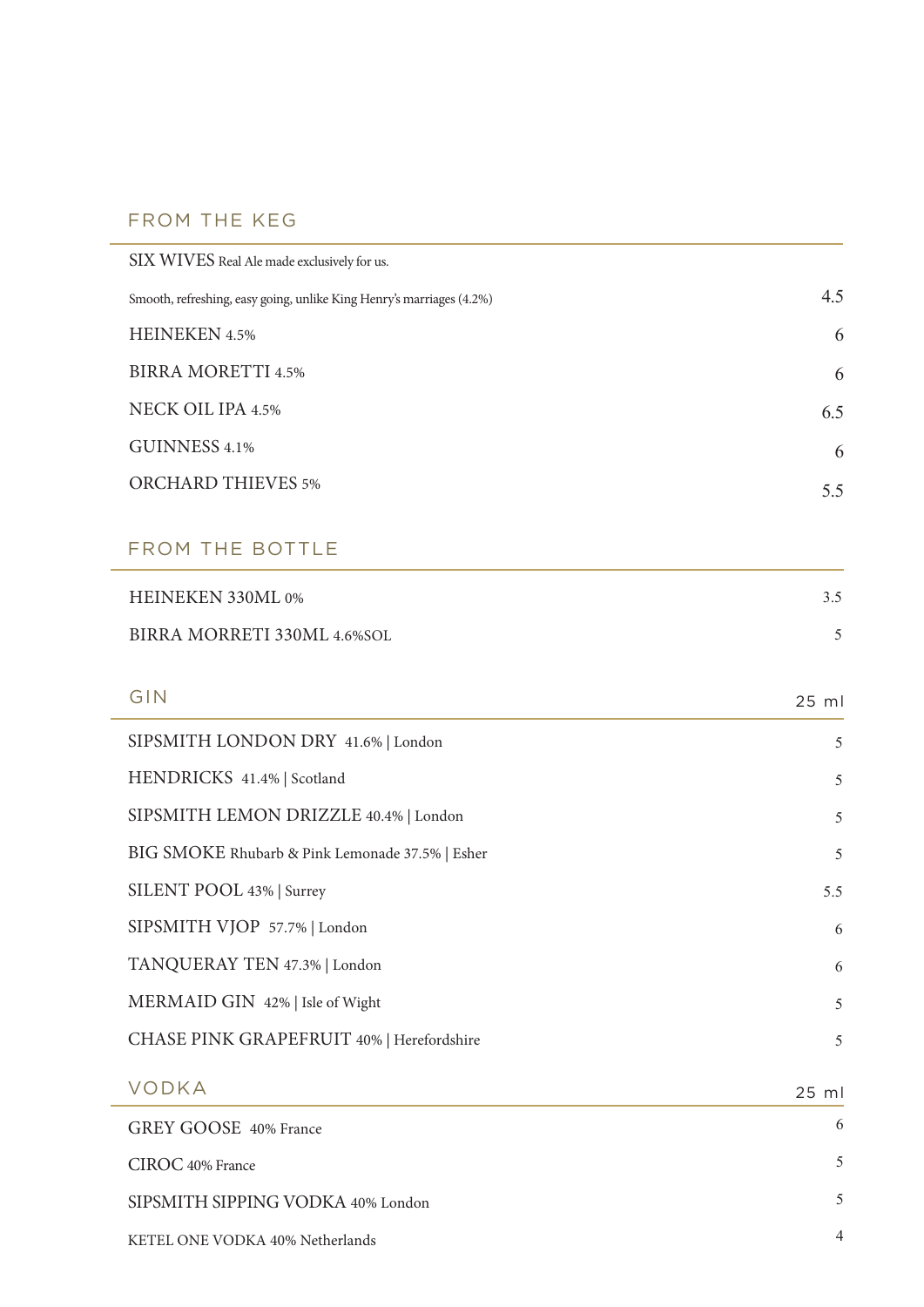### DIGESTIFS

| HINE RARE VSOP Cognac, France NV (40%)                | $\sqrt{ }$ |
|-------------------------------------------------------|------------|
| DELAMAIN XO   THE MITRE EDITION Cognac, France (40%)  | 12         |
| ARMAGNAC BARON DE SIGOGNAC Bas Armagnac, France (40%) | 6          |
| GRAPPA TOSILINI Udine, Italy (40%)                    | 9          |
| CALVADOS DUPONT Calvados, France (42%)                | 8          |
| COURVOISIER VS Cognac, France (40%)                   | 5          |
| COURVOISIER VSOP Cognac, France NV (40%)              | 5.5        |
| WHISKIES                                              | $25$ ml    |
| JOHNNIE WALKER BLACK LABEL 40% Speyside               | 4.5        |
| SUNTORY TOKI 43% Japan                                | 5.5        |
| <b>BULLEIT 45% U.S.A</b>                              | 5          |
| LAPHROAIG, 10YR OLD 40% Islay                         | 5.5        |
| AUCHENTOSHAN AMERICAN OAK 40% Lowland                 | 5.5        |
| BALVENIE DOUBLEWOOD 12yr old 40% Speyside             | 6.5        |
| TEELING SINGLE BATCH Dublin                           | 6.5        |
| HIGHLAND PARK 12 YR OLD 40% The Highlands             | 6.5        |
| DALMORE 12YR 40% The Highlands                        | 6.5        |
| HAKUSHU 40% Japanese Alps                             | 8.5        |
| JOHNNIE WALKER BLUE LABEL 40% Speyside                | 20         |
| GLENMORANGIE 'SIGNET' 40% The Highlands               | 20         |
| <b>RUM</b>                                            | 25 ml      |
| RON ZACAPA CENTENARIO 23YR OLD 40% Guatemala          | 8          |
| DEAD MANS SPICED RUM 37.5%   Cornwall                 | 4.5        |
| PAMPERO ESPECIAL 40%   Venezuela                      | 4.5        |
|                                                       |            |